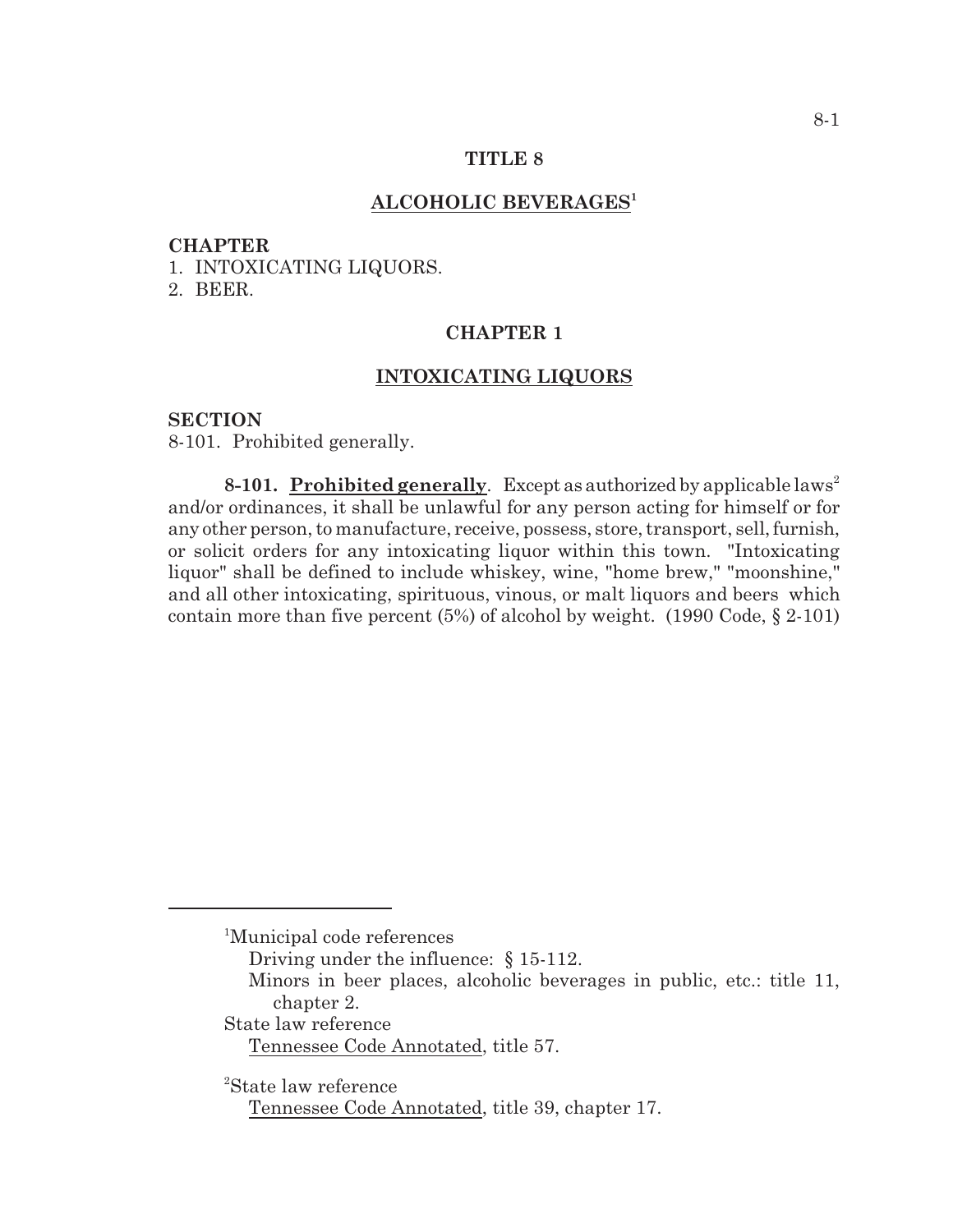## **CHAPTER 2**

# **BEER<sup>1</sup>**

### **SECTION**

- 8-201. Beer board established.
- 8-202. Meetings of the beer board.
- 8-203. Record of beer board proceedings to be kept.
- 8-204. Requirements for beer board quorum and action.
- 8-205. Powers and duties of the beer board.
- 8-206. "Beer" defined.
- 8-207. Permit required for engaging in beer business.
- 8-208. Beer permits shall be restrictive.
- 8-209. Interference with public health, safety, and morals prohibited.
- 8-210. Issuance of permits to persons convicted of certain crimes prohibited.
- 8-211. Prohibited conduct or activities by beer permit holders.
- 8-212. Suspension and revocation of beer permits.
- 8-213. Types of consumption permits.
- 8-214. Limitation on number of permits.
- 8-215. Return of permit upon termination, etc., of business.
- 8-216. Privilege tax.
- 8-217. Civil penalties in lieu of revocation or suspension.
- 8-218. Revocation of clerk's certification.

**8-201. Beer board established**. There is hereby established a beer board to be composed of the board of mayor and aldermen. The mayor shall be the chairman of the beer board. (1990 Code, § 2-201)

**8-202. Meetings of the beer board**. All meetings of the beer board shall be open to the public. The board shall hold regular meetings in the town hall at such times as it shall prescribe. When there is business to come before the beer board, a special meeting may be called by the chairman, provided he gives a reasonable notice thereof to each member. The board may adjourn a meeting at any time to another time and place. (1990 Code, § 2-202)

Public drunkenness, minors in beer places, etc.: title 11, chapter 2.

State law reference

<sup>&</sup>lt;sup>1</sup>Municipal code references

Tax provisions: title 5, chapter 3.

For a leading case on a municipality's authority to regulate beer, see the Tennessee Supreme Court decision in Watkins v. Naifeh, 635 S.W.2d 104 (1982).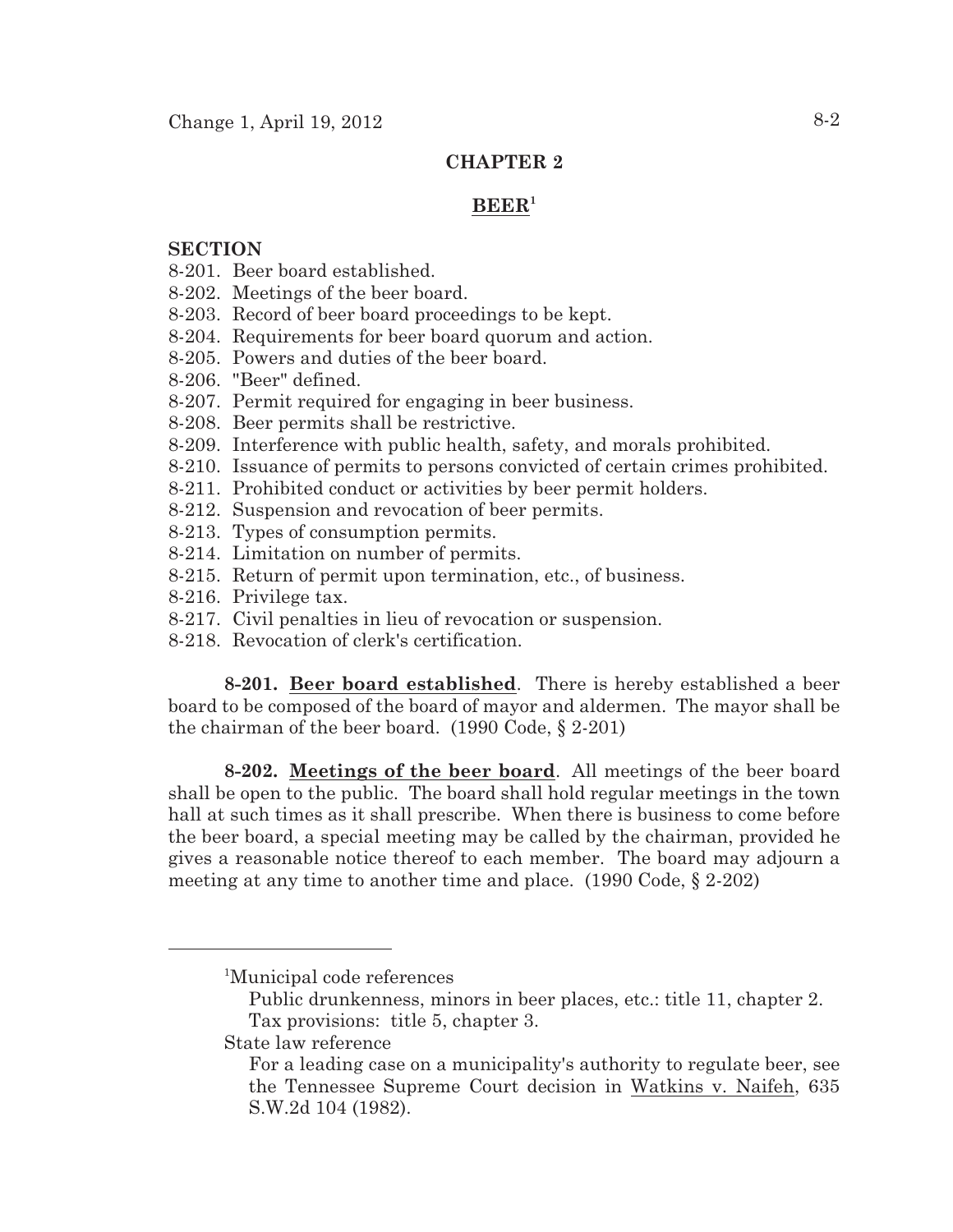**8-203. Record of beer board proceedings to be kept**. The recorder shall make a record of the proceedings of all meetings of the beer board. The record shall be a public record and shall contain at least the following: The date of each meeting; the names of the board members present and absent; the names of the members introducing and seconding motions and resolutions, etc., before the board; a copy of each such motion or resolution presented; the vote of each member thereon; and the provisions of each beer permit issued by the board. (1990 Code, § 2-203)

**8-204. Requirements for beer board quorum and action**. The attendance of at least a majority of the members of the beer board shall be required to constitute a quorum for the purpose of transacting business. Matters before the board shall be decided by a majority of the members present if a quorum is constituted. (1990 Code, § 2-204, modified)

**8-205. Powers and duties of the beer board**. The beer board shall have the power and it is hereby directed to regulate the selling, storing for sale, distributing for sale, and manufacturing of beer within this town in accordance with the provisions of this chapter. (1990 Code, § 2-205)

**8-206. "Beer" defined**. The term "beer" as used in this chapter shall mean and include all beers, ales, and other malt liquors having an alcoholic content of not more than five percent  $(5%)$  by weight.  $(1990 \text{ Code}, \S 2-206)$ 

**8-207. Permit required for engaging in beer business**. (1) It shall be unlawful for any person to sell, store for sale, distribute for sale, or manufacture beer without first making application to and obtaining a permit from the beer board. The application shall be made on such form as the board shall prescribe and/or furnish, as updated from time to time, and pursuant to Tennessee Code Annotated, § 57-5-104(a), and shall be accompanied by a non-refundable application fee of two hundred fifty dollars (\$250.00).

(2) The non-refundable application fee shall be in the form of cash or a cashier's check payable to the Town of Pegram, Tennessee.

(3) In addition, each applicant, at the time of making application for a permit, shall certify in writing that he/she has read, is familiar with and understands the provisions of this chapter and that he/she has not been convicted of any crime involving moral turpitude within ten (10) years preceding the making of his/her current permit application. (Ord. #1993-4, Sept. 1993, as replaced by Ord. #2005-25, Feb. 2005)

**8-208. Beer permits shall be restrictive**. All beer permits shall be restrictive as to the type of beer business authorized under them. Separate permits shall be required for selling at retail, storing, distributing, and manufacturing. It shall be unlawful for any beer permit holder to engage in any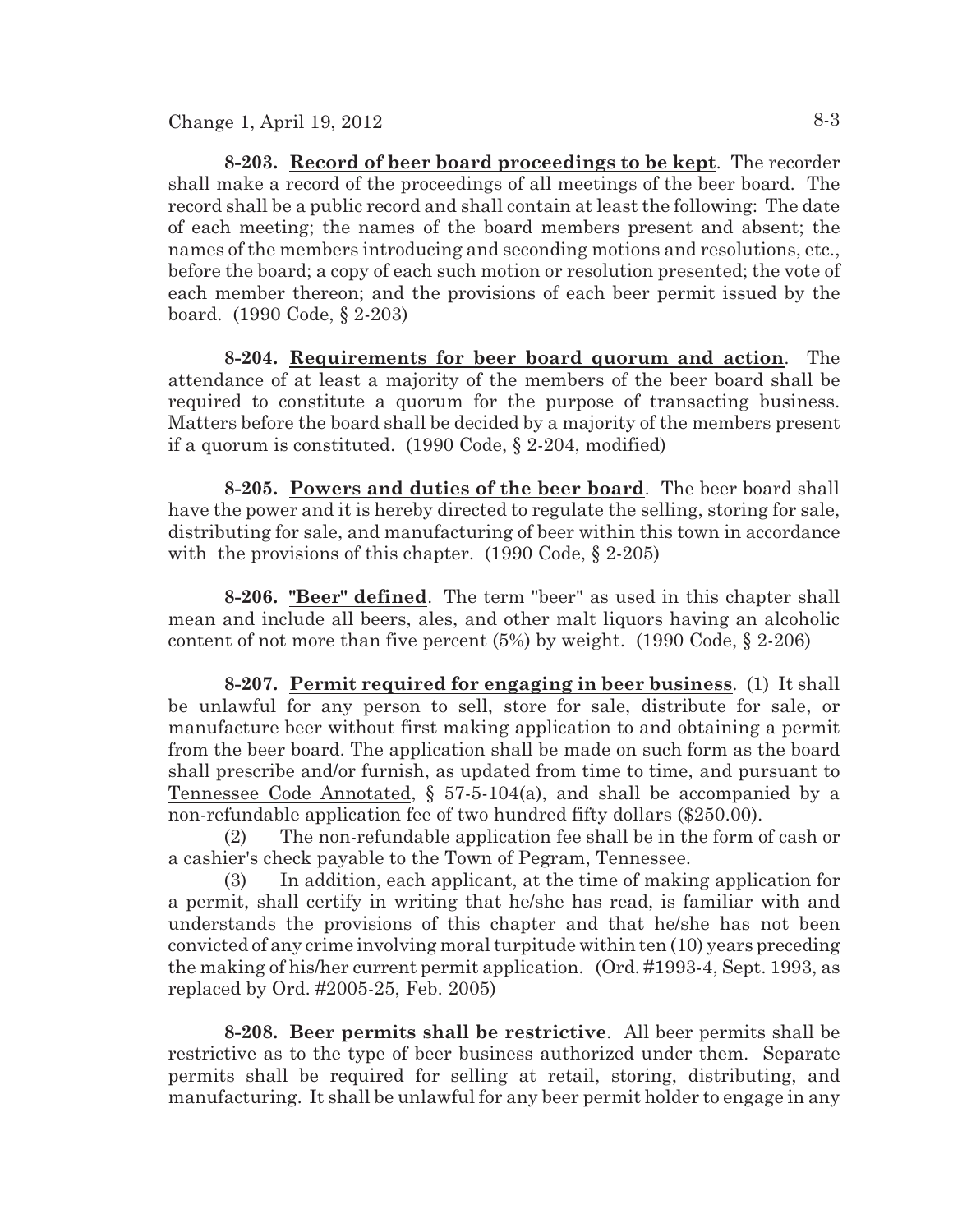type or phase of the beer business not expressly authorized by his permit. It shall likewise be unlawful for him not to comply with any and all express restrictions or conditions which may be written into his permit by the beer board. (1990 Code, § 2-208)

**8-209. Interference with public health, safety, and morals prohibited.** (1) No permit authorizing the sale of beer will be issued when such business would cause congestion of traffic or would interfere with hospitals, schools, licensed daycare facilities, churches, or other places of public gathering, or would otherwise interfere with the public health, safety and morals.

(2) No permit shall be issued authorizing the sale of beer by Class 1 on premises permit holders or Class 3 off premises permit holders within three hundred feet (300') of any hospital, school, licensed daycare facility, church or other place of public gathering. The distances shall be measured in a straight line from the front door of the establishment from which beer will be sold, stored, distributed and/or manufactured to the front door of the hospital, school, licensed daycare facility, church or other place of public gathering.

(3) A permit may not be issued authorizing the sale of beer within three hundred feet (300') of any residential dwelling, if the owner of the dwelling appears in person before the beer board and objects to the issuance of a beer permit. The distances shall be measured in a straight line from the front door of the establishment from which beer will be sold, stored, distributed and/or manufactured to the front door of the residential dwelling. This provision shall not apply to locations where beer permits have been issued prior to the effective date of the ordinance comprising this section, nor shall it apply to an application for a change in the permittee at such location. (1990 Code, § 2-211, as amended by Ord. #1993-4, Sept. 1993, and replaced by Ord. #2005-25, Feb. 2005)

**8-210. Issuance of permits to persons convicted of certain crimes prohibited**. No beer permit shall be issued to any person who has been convicted for the possession, sale, manufacture, or transportation of intoxicating liquor, or any crime involving moral turpitude within the past ten (10) years. (1990 Code, § 2-212)

## **8-211. Prohibited conduct or activities by beer permit holders**.

(1) It shall be unlawful for any beer permit holder to:

(a) Make or allow any sale of beer between the hours of 12:00 midnight and 6:00 A.M.;

(b) Allow any loud, unusual, or obnoxious noises to emanate from the holder's premises;

(c) Make or allow any sale of beer to a person under twenty-one (21) years of age;

(d) Allow any person under twenty-one (21) years of age to loiter in or about his place of business;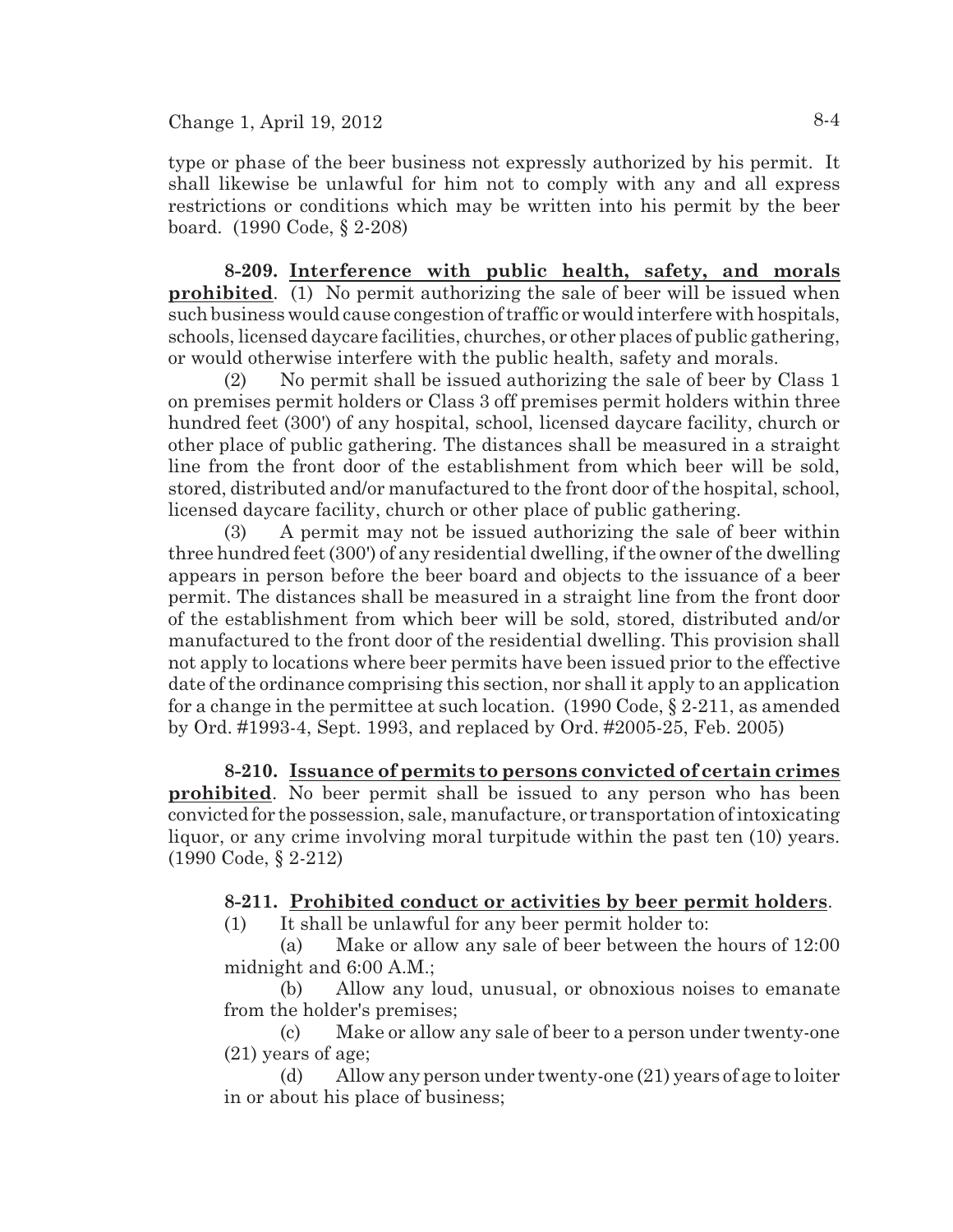(e) Make or allow any sale of beer to any intoxicated person or to any feeble-minded, insane, or otherwise mentally incapacitated person;

(f) Allow drunken person(s) to loiter about his premises;

(g) Serve, sell or allow the consumption on his premises of any alcoholic beverage with an alcoholic content of more than five percent (5%) by weight;

(h) Allow gambling on the holder's premises.

(2) In addition to the restrictions set forth in subsection (1) herein, it shall be unlawful for any Class 1 and/or Class 2 permit holder to fail to provide and maintain separate sanitary toilet facilities for men and women. (1990 Code, § 2-213, modified, as replaced by Ord. #2005-25, Feb. 2005, and amended by Ord. #2007-51, Aug. 2007)

**8-212. Suspension and revocation of beer permits**. (1) The beer board shall have the power to suspend and/or revoke any beer permit issued under the provisions of this chapter when the holder thereof is found guilty of making a false statement or misrepresentation in making an application for a permit or of violating any of the provisions of this chapter. However, no beer permit shall be suspended or revoked until a public hearing is conducted by the beer board after reasonable notice to all the known parties in interest. Suspension and/or revocation proceedings may be initiated by any law enforcement official designated by the beer board or by any member of the beer board.

(2) Where a permit is revoked, no new permit shall be issued to permit the sale of beer on the same premises until after the expiration of one (1) year from the date the revocation becomes final and effective. The board, in its discretion, may determine that issuance of a permit before the expiration of one (1) year from the date of revocation becomes final is appropriate if the individual applying for such issuance is not the original holder of the permit or any family member who could inherit from such individual under the statute of intestate succession.

(3) Pursuant to Tennessee Code Annotated, § 57-5-608, the beer board shall not revoke or suspend the permit of a "responsible vendor" qualified under the requirements of Tennessee Code Annotated, § 57-5-606 for a clerk's illegal sale of beer to a minor if the clerk is properly certified and has attended annual meetings since the clerk's original certification, unless the vendor's status as a certified responsible vendor has been revoked by the alcoholic beverage commission. If the responsible vendor's certification has been revoked, the vendor shall be punished by the beer board as if the vendor were not certified as a responsible vendor. "Clerk" means any person working in a capacity to sell beer directly to consumers for off premises consumption. Under Tennessee Code Annotated, § 57-5-608, the alcoholic beverage commission shall revoke a vendor's status as a responsible vendor upon notification by the beer board that the board has made final determination that the vendor has sold beer to a minor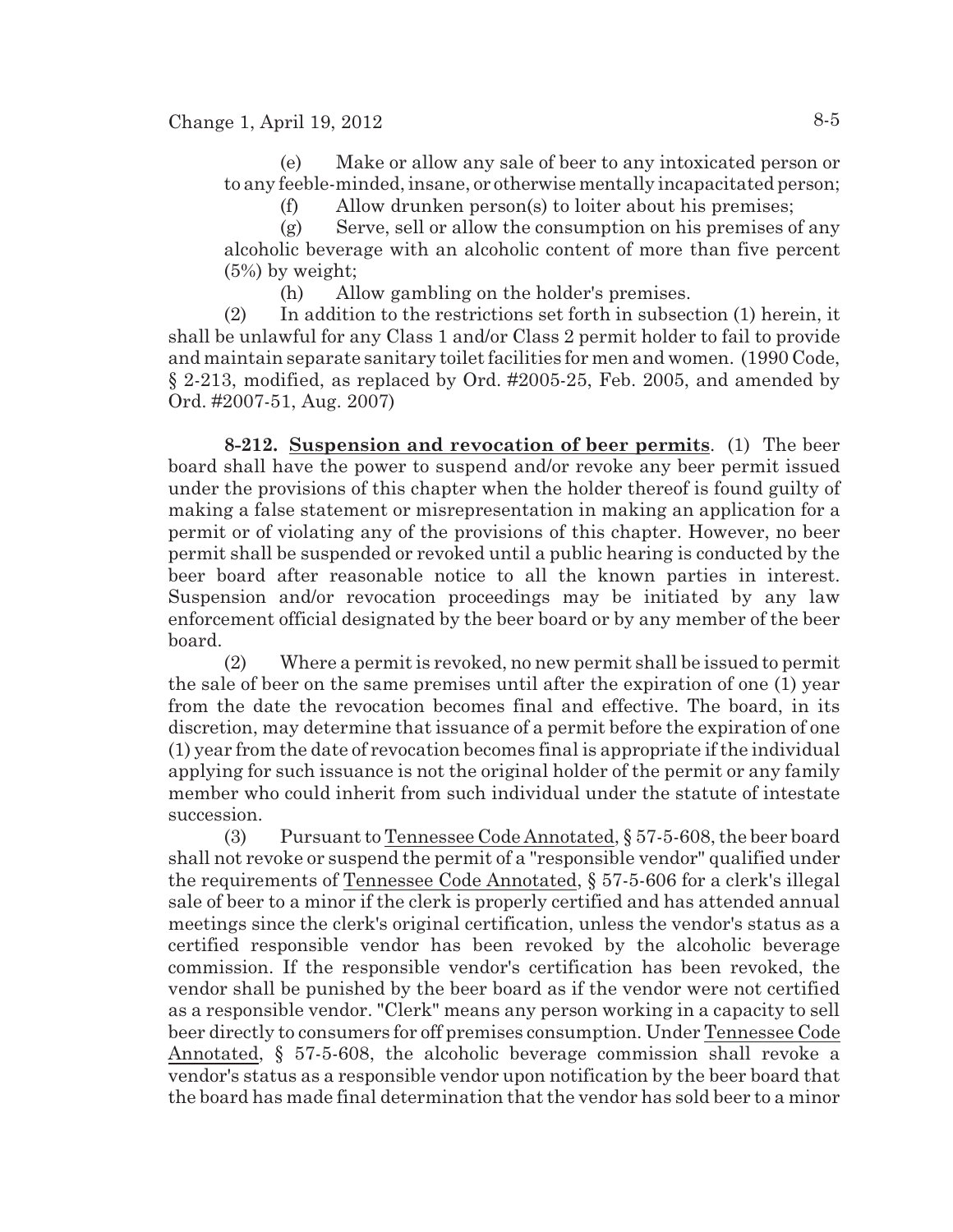for the second time in a consecutive twelve (12) month period. The revocation shall be for three (3) years. (1990 Code,  $\S 2-214$ , as replaced by Ord. #2005-25, Feb. 2005, and amended by Ord. #2007-51, Aug. 2007)

**8-213. Types of consumption permits**. (1) Permits issued by the beer board shall consist of three (3) types:

(a) Class 1 on premises permit. A Class 1 on premises permit shall be issued for the consumption of beer only on the premises. To qualify for a Class 1 on premises permit, an establishment, in addition to meeting the other regulations and restrictions in this chapter, must:

(i) Be primarily a restaurant or an eating establishment; and

(ii) Be able to seat a minimum of thirty (30) people, including children, in booths and/or at tables, in addition to any other seating it may have; and

(iii) Have all seating in the interior of the building under a permanent roof; and

(iv) Provide and maintain at least one (1) toilet facility for men and at least one (1) separate toilet facility for women.

(b) Class 2 on premises permit. Any establishment which does not qualify as a Class 1 on premises permit, but which otherwise meets all other regulations and restrictions in this chapter and was issued before January 27, 2005, shall be classified as a Class 2 on premises permit. Class 2 on premises permits applied for after January 27, 2005 shall not be issued.

(c) Class 3 off premises permit. An off premises permit shall be issued for the consumption of beer only off the premises. To qualify for an off premises permit, an establishment, in addition to meeting all other regulations in this chapter, must:

(i) Be a grocery store or a convenience-type market; and

(ii) Be primarily engaged in the sale of grocery and/or personal and home care and cleaning articles, but also may sell gasoline.

(2) In addition, the monthly beer sales of any establishment operating under a Class 1 on premises permit shall not exceed fifty percent (50%) of the gross sales of the establishment. Any such establishment which has beer sales exceeding fifty percent (50%) of its gross sales for two (2) consecutive months or for any three (3) months in any calendar year shall have its beer permit revoked.

(3) In addition, the monthly beer sales of any establishment operating under a Class 3 off premises permit shall not exceed twenty-five percent (25%) of the gross sales of the establishment. Any establishment which has beer sales exceeding twenty-five percent (25%) of its gross sales for two (2) consecutive months or for any three (3) months in any calendar year shall have its beer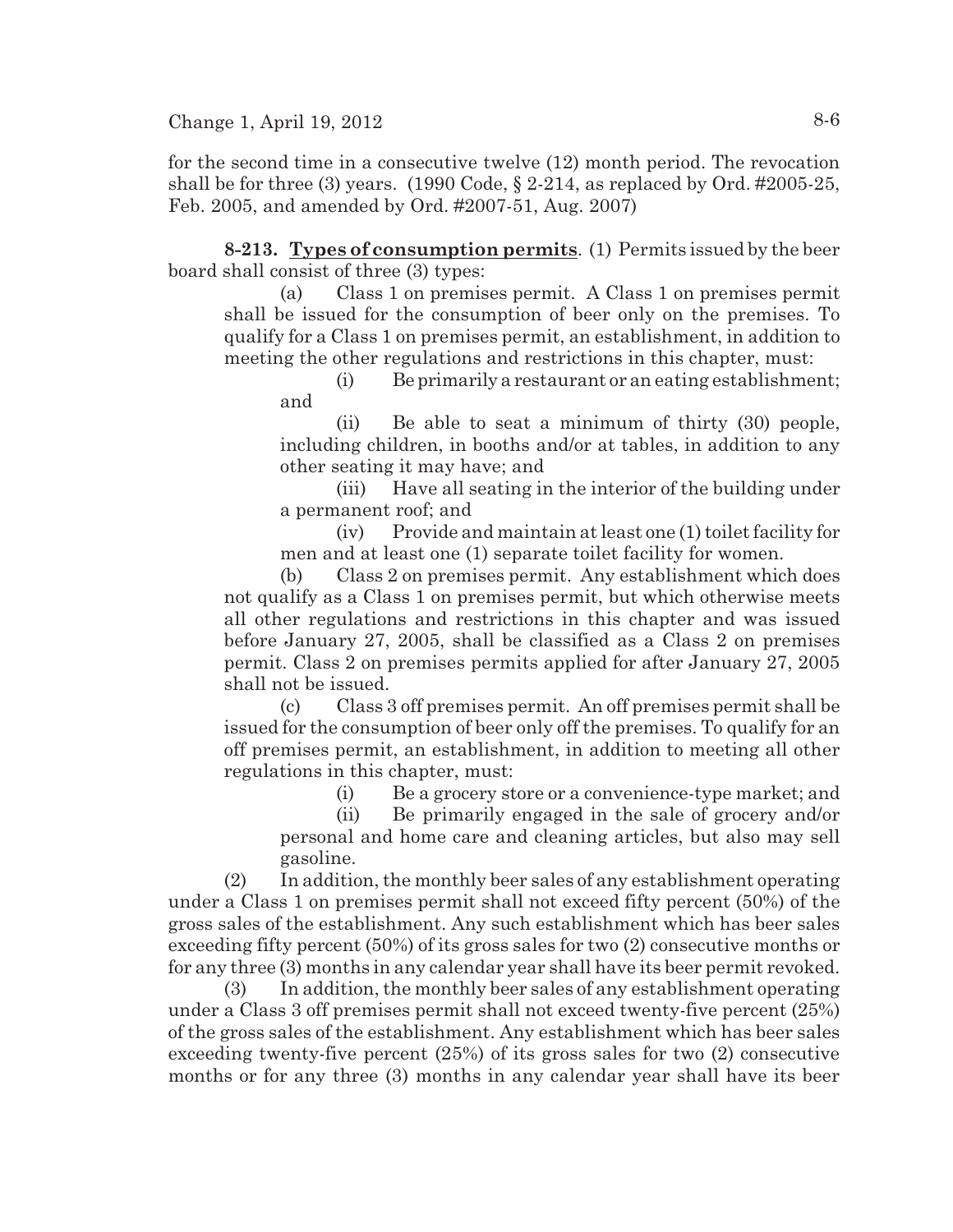Change 1, April 19, 2012  $8-7$ 

permit revoked. (1990 Code, § 2-209, modified, as replaced by Ord. #2005-25, Feb. 2012)

**8-214. Limitation on number of permits**. There shall be no limit on the number of Class 1 on premises permits and Class 3 off premises permits; however, after January 27, 2005, no Class 2 on premises permits shall be issued. (1990 Code, § 2-210, as replaced by Ord. #2005-25, Feb. 2005)

**8-215. Return of permit upon termination, etc., of business**. A permit holder must return a permit to the county or city that issued it within fifteen (15) days of termination of the business, change in ownership, relocation of the business or change of the business name. A change in ownership occurs for a corporate owner when at least fifty percent (50%) of the stock of the corporation is transferred to a new owner.

**8-216. Privilege tax.** (1) Each business engaged in selling, distributing, storing or manufacturing beer shall remit to the town's recorder a privilege tax, by cash or cashier's check, payable to the Town of Pegram, Tennessee, in the amount of one hundred dollars (\$100.00), in accordance with Tennessee Code Annotated, § 57-5-104, which shall be used by the town for any public purpose.

(2) The said tax shall be paid on January 1 each year. At the time a new permit is issued to any business subject to this tax, the permit holder shall be required to pay the privilege tax on a prorated basis for each month or portion thereof remaining until the next tax payment date.

(3) The town recorder shall mail written notice to each permit holder of the payment date of the annual tax at least thirty (30) days prior to January 1. Notice shall be mailed to the address specified by the permit holder on its permit application. If a permit holder does not pay the tax by January 31 or within thirty (30) days after written notice of the tax was mailed, whichever is later, then the town shall notify the permit holder by certified mail that the tax payment is past due. If the permit holder does not pay the tax within ten (10) days after receiving notice of its delinquency by certified mail, then the town may suspend or revoke the permit or impose a civil penalty pursuant to § 8-212. (Ord. #1993-4, Sept. 1993, modified, as replaced by Ord. #2005-25, Feb. 2012)

<sup>&</sup>lt;sup>1</sup>Municipal code reference

Wholesale beer tax: title 5, chapter 3.